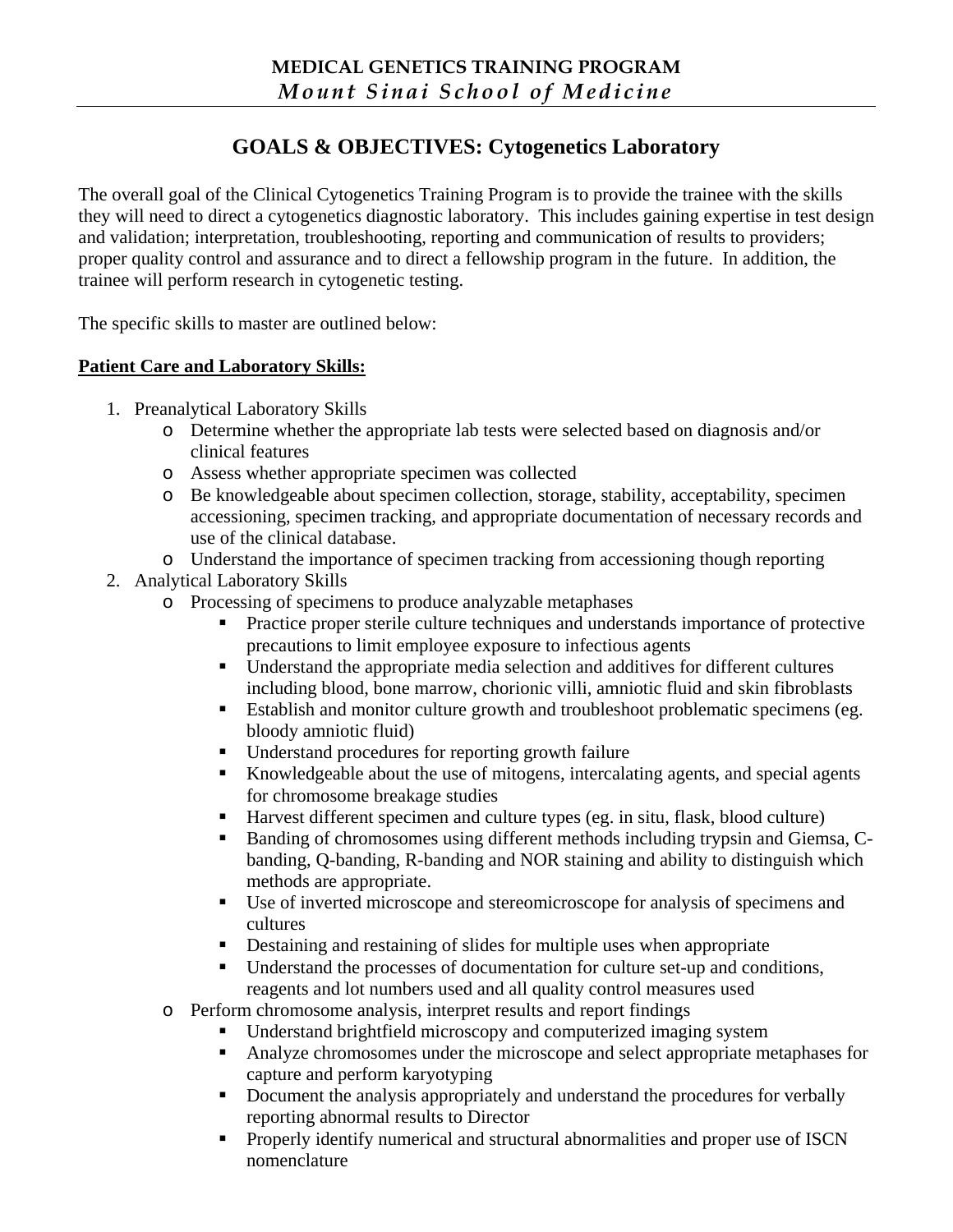- **Assess banding resolution**
- Interpret the results and generate report using appropriate ISCN nomenclature and predict phenotype and impact on patient care
- Communicate abnormal results and cases requiring follow-up or additional studies directly to health care professions
- **Troubleshooting technical difficulties**
- **Understanding the limitations of the technology**
- o Fluorescence in situ hybridization (FISH)
	- **Preparation of slides for interphase and metaphase FISH analysis**
	- Labeling of probes direct and indirect labeling
	- **Perform pretreatment, denaturation, hybridizations, washing and counterstaining for** a variety of FISH probe types
	- Analyze FISH slides for interphase and metaphase analysis, capture appropriate images and document analysis
	- Understand probe validation and normal range/cut-off values for each probe used
	- Run appropriate controls with all experiments
	- Interpret and report FISH results using appropriate ISCN nomenclature and predict phenotype and impact on patient care
	- Communicate abnormal results and cases requiring follow-up or additional studies directly to health care professions
	- **Troubleshooting technical difficulties**
	- **Understanding the limitations of the technology**
- o Array Comparative Genomic Hybridization (aCGH)
	- DNA extraction and determination of quality using spectrophotometer and agarose gel electrophoresis
	- Fluorescent labeling of DNA, hybridization to microarray, and washing of array
	- Scanning and software analysis of array results
	- Appropriate use of databases (eg. Database of Genomic Variants, UCSC Browser, Decipher, etc.) to interpret the results
	- **•** Appropriate confirmation of positive results by FISH or quantitative PCR and follow-up of parental specimens when necessary
	- Interpret and report aCGH results using appropriate ISCN nomenclature and predict phenotype and impact on patient care
	- Communicate abnormal results and cases requiring follow-up or additional studies directly to health care professions
	- Troubleshooting technical difficulties
	- Understanding the limitations of the technology
- 3. Postanalytical Laboratory Skills-through all lab rotations
	- o Competent in practicing general lab quality management procedures
		- **Perform reagent controls with all assays including tracking critical reagents lots,** testing new critical reagents prior to use, appropriate labeling of all reagents
		- Perform quality control with all assays, compile QC record, track QC trend
		- Daily tracking of equipment performance
		- **Perform regular calibration procedures**
		- **•** Demonstrate knowledge in setting up and implementing necessary quality measure to assure and improve testing quality
		- Get involved with preparation for lab inspections
	- o Results interpretation and reporting
		- Competent in result interpretation. Can recognize numerical and structural chromosome abnormalities, abnormal FISH and array CGH results. Can predict the phenotypic outcome and/or convey reproductive risk for different abnormalities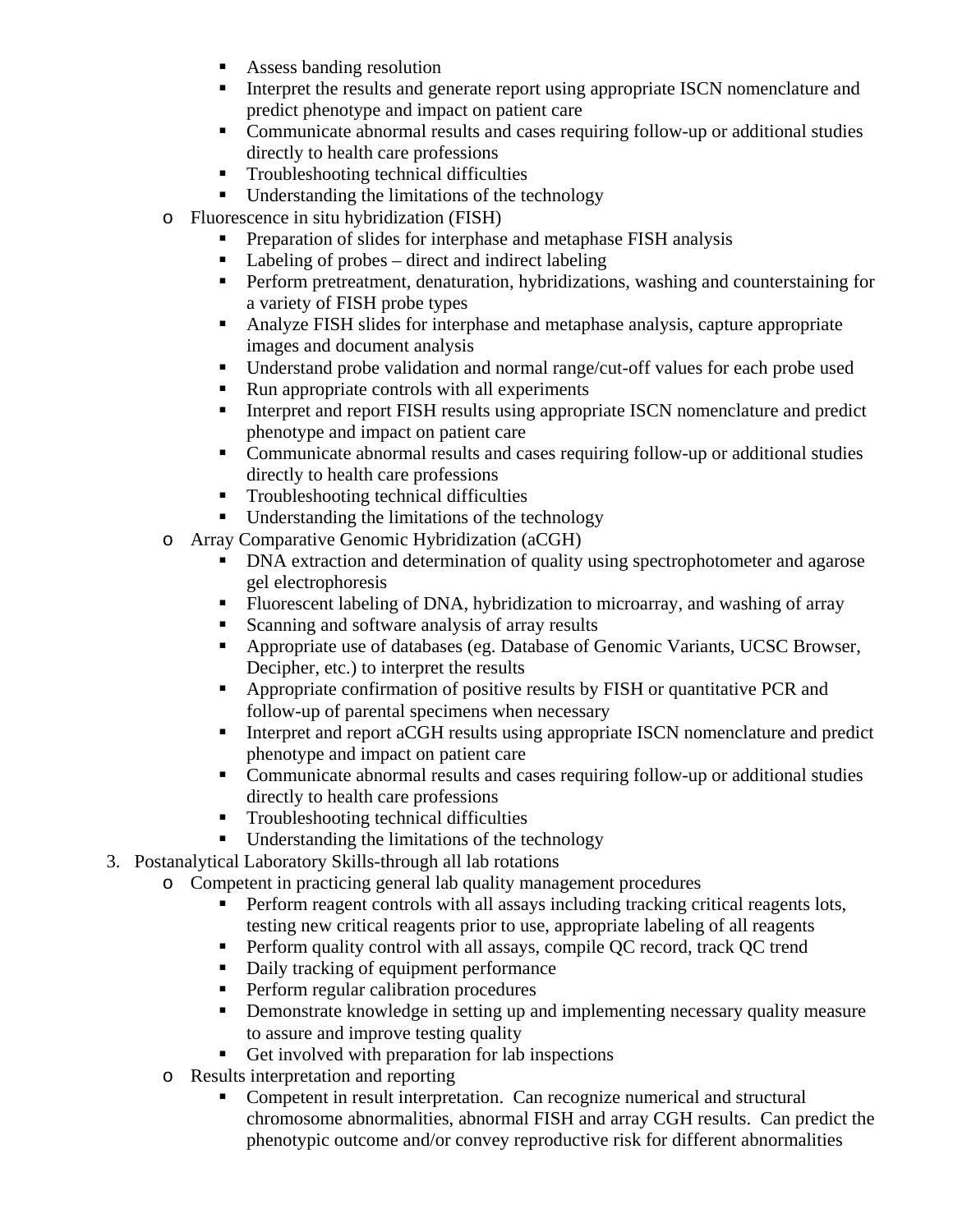- Understand the heterogeneity, variability, and natural history of chromosome disorders.
- Draft accurate and concise clinical reports summarizing findings and interpretations, sensitivity and limitations of the testing
- Communicate results clearly with healthcare professionals (physicians and genetic counselors
- 4. Rotations in Molecular Genetics and Biochemical Genetics non-specialty laboratories
	- Understand the indications for performing molecular and biochemical testing
	- Understand the technologies employed and the technical workflow
	- **Understand the quality control measures implemented in the laboratory**
	- Understand interpretation and reporting of results
	- Understand the limitations of the technologies employed

# **Medical Genetics Knowledge:**

- 1. Understand the principles of biology and genetics related to cytogenetics covered by departmental and divisional seminars, journal clubs and case conferences and the departmental medical genetics course run annually
- 2. Understand the principles of chromosome structure and function
	- a. Cell cycle, mitosis and meiosis
	- b. DNA structure and genetic code
	- c. Chromosome ultrastructure and specialized functions
- 3. Understand principles of clinical cytogenetics
	- a. Etiology of chromosome disorders
		- i. Aneuploidy: non-disjunction, anaphase lag
		- ii. Polyploidy: dispermy and failure of polar body separation
		- iii. Imprinting and uniparental disomy
		- iv. Chromosome breakage syndromes and specific defects
		- v. Structural rearrangements: non-allelic homologous recombination (NAHR) and non-homologous end joining (NHEJ)
		- vi. Isochromosome formation: centromere misdivision and breakage fusion bridge cycles
		- vii. Translocations: chromosome segregation in meiosis
		- viii. Inversions: inversion loop formation and recombinant products
	- b. Genetic counseling and risk recurrence for chromosomal disorders
	- c. Cancer cytogenetics and hematopoiesis
	- d. Clinical features of constitutional abnormalities (eg. aneuploidies, and microdeletion/duplication syndromes and acquired cytogenetic disorders (ie. hematologic malignancies and solid tumors)
- 4. Understand basic embryology and how it relates to the origin of specific tissues such as blood, chorionic villi, amniotic fluid and skin
- 5. Understand the basic principles of inheritance
- 6. Understand genetic toxicology as it relates to chromosome abnormalities
- 7. Understand how to interpret and use standard ISCN nomenclature to describe karyotypes, FISH and array CGH results

# **Practice-Based Learning**

- 1. Review the literature to obtain information on cytogenetic techniques and their use in clinical medicine
- 2. Participate in presenting positive cases at weekly division case conference
- 3. Participate in the "Clinical Genetics" Journal club